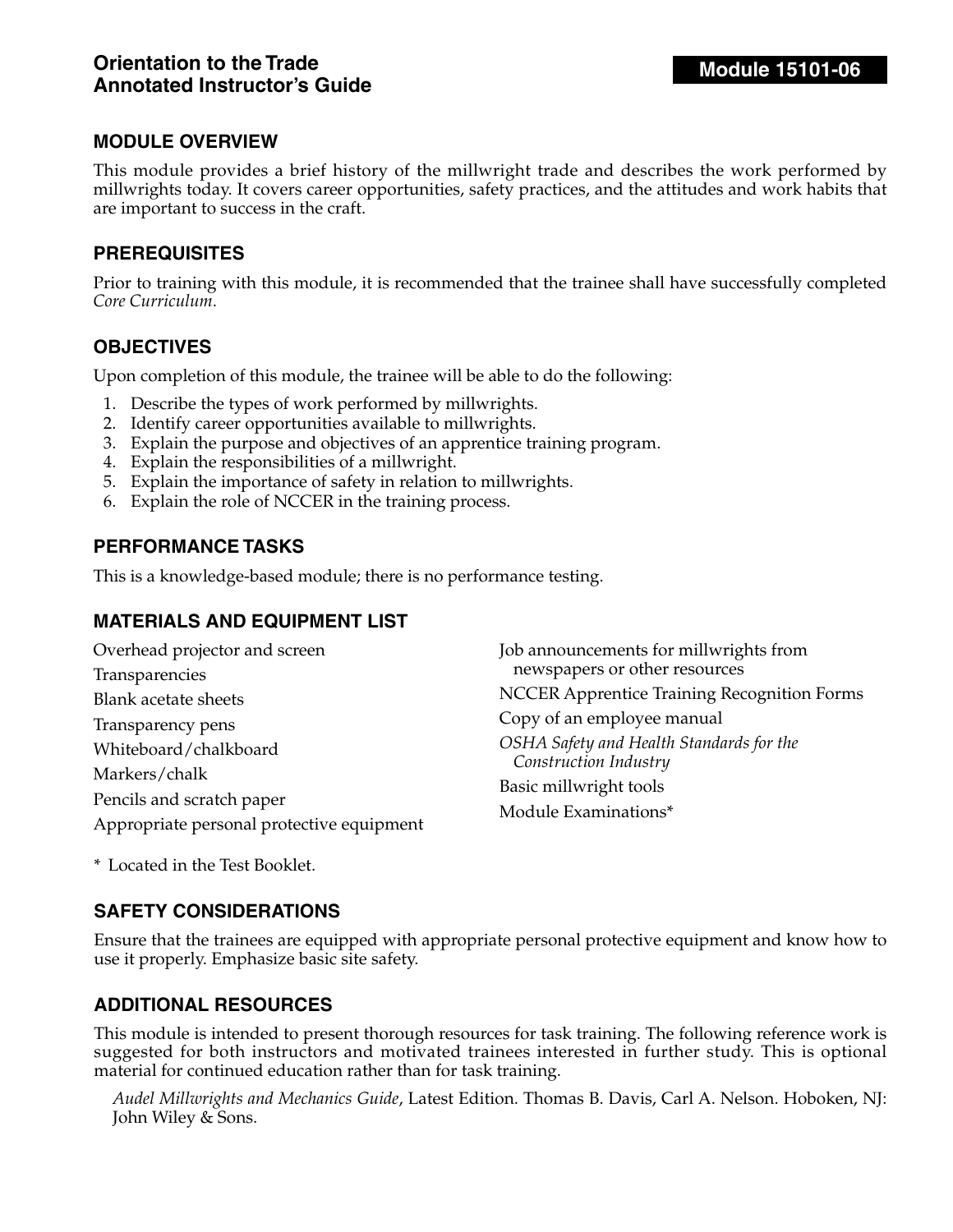# **TEACHING TIME FOR THIS MODULE**

An outline for use in developing your lesson plan is presented below. Note that each Roman numeral in the outline equates to one session of instruction. Each session has a suggested time period of 2½ hours. This includes 10 minutes at the beginning of each session for administrative tasks and one 10-minute break during the session. Approximately 5 hours are suggested to cover *Orientation to the Trade*. You will need to adjust the time required for hands-on activity and testing based on your class size and resources.

#### **Topic Planned Time**

| Session I. Orientation to the Trade                                                                                         |  |
|-----------------------------------------------------------------------------------------------------------------------------|--|
| A. Introduction                                                                                                             |  |
| B. History of the Millwright Trade                                                                                          |  |
| C. Coordinating with the Construction Industry                                                                              |  |
| D. Millwright Career Paths                                                                                                  |  |
| E. Responsibilities of the Employee                                                                                         |  |
| Session II. Professional Relations, Tools, Training, Review, and Module Examination                                         |  |
| A. Human Relations                                                                                                          |  |
| B. Employer and Employee Safety Obligations                                                                                 |  |
| C. Tools                                                                                                                    |  |
| D. Your Training Program                                                                                                    |  |
| E. Review                                                                                                                   |  |
| F. Module Examination                                                                                                       |  |
| 1. Trainees must score 70 percent or higher to receive recognition from NCCER.                                              |  |
| 2. Record the testing results on Craft Training Report Form 200, and submit the<br>results to the Training Program Sponsor. |  |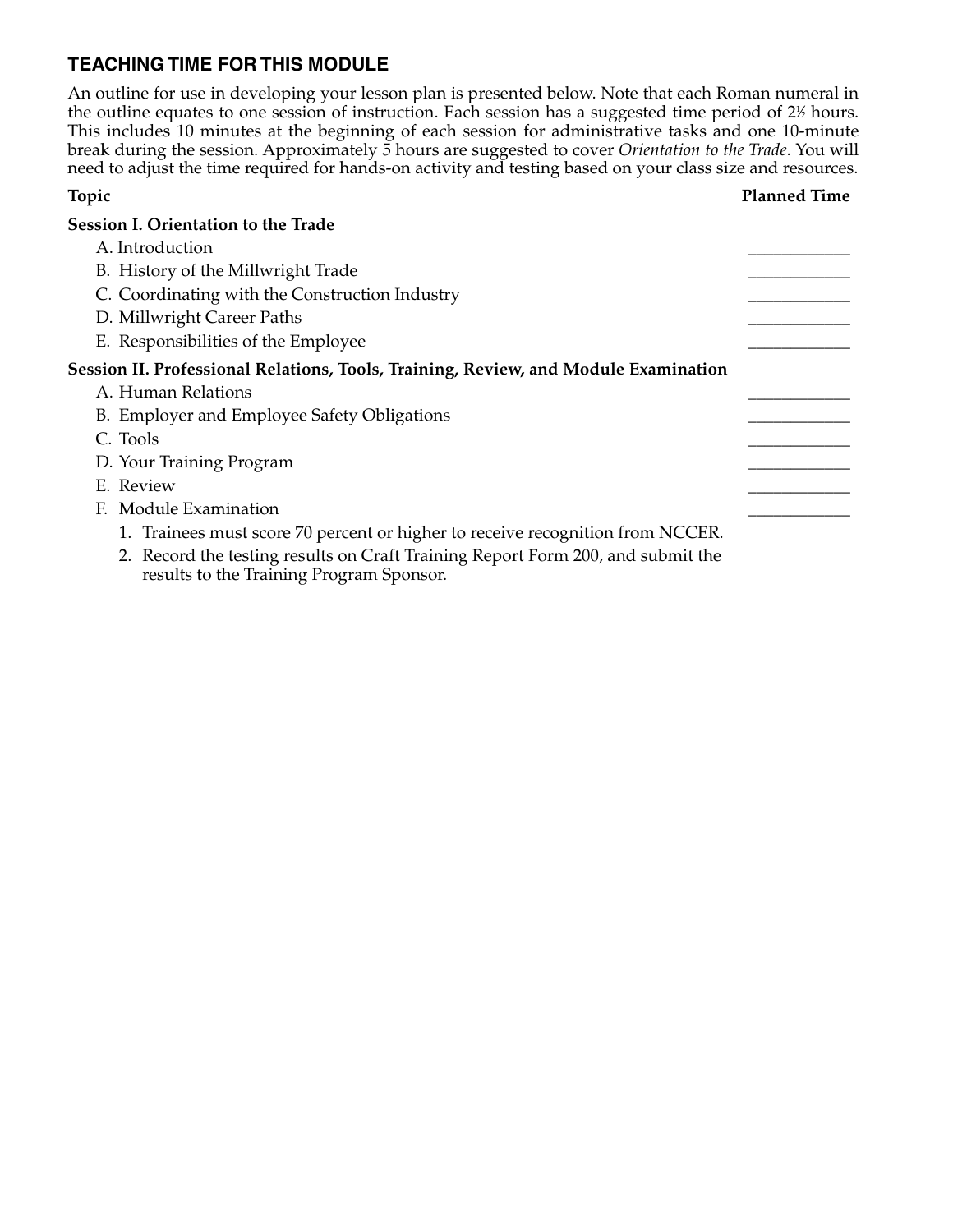This module introduces the various hand tools used in the millwright trade. It explains basic hand tool safety and the methods for selecting, inspecting, using, and maintaining the tools.

## **PREREQUISITES**

Prior to training with this module, it is recommended that the trainee shall have successfully completed *Core Curriculum*; *Millwright Level One*, Module 15101-06.

#### **OBJECTIVES**

Upon completion of this module, the trainee will be able to do the following:

- 1. Explain the purpose of each of the tools commonly used by millwrights.
- 2. Explain how to maintain each of the tools used by millwrights.
- 3. Demonstrate the proper use of selected millwright tools.

#### **PERFORMANCE TASKS**

Under the supervision of the instructor, the trainee should be able to do the following:

- 1. Demonstrate the use and care of the following millwright hand tools:
	- Strap wrench/chain wrenches
	- Spanner wrenches
	- Taper gauges
	- Pipe and tubing cutters
	- Honing stones
	- Putty knives/scrapers
	- Drift pins
	- Diagonal cutters
	- Tin snips
	- Taps and dies
	- Thread gauges
	- Scribers

## **MATERIALS AND EQUIPMENT LIST**

Overhead projector and screen

Transparencies

Blank acetate sheets

Transparency pens

Whiteboard/chalkboard

Markers/chalk

Pencils and scratch paper

Appropriate personal protective equipment

Pictures of various tools (optional)

- Damaged or unsafe tools
- Assorted diameters of pipe

Strap wrench/chain wrenches

Spanner wrenches

- Tension meters
- Sheave gauges
- Cylinder hones
- Gear pullers
- Packing pullers
- Reamers
- Inspection mirrors
- Retaining ring pliers
- Spiral screw extractors
- Tap extractors
- Mallets
- Alignment pins

Taper gauges Pipe and tubing cutters Honing stones Putty knives/scrapers Drift pins Barrel pins Soft steel Diagonal cutters Tin snips Taps and dies Thread gauges **Scribers** Tension meters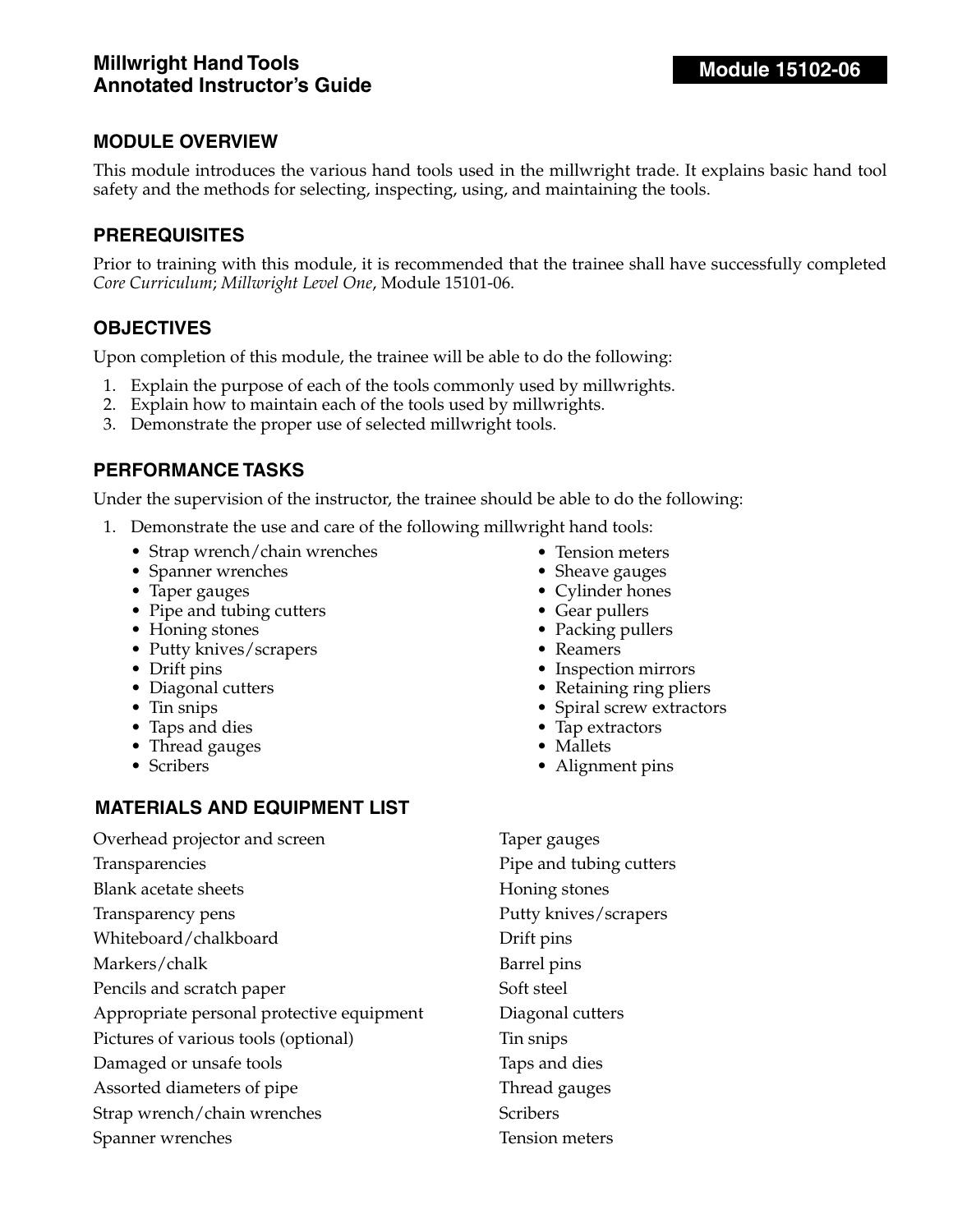| Sheave gauges              | Pipe sections                                                          |
|----------------------------|------------------------------------------------------------------------|
| Cylinder hones             | Scrap metal and equipment                                              |
| Gear pullers               | Dull chisels and other tools to sharpen                                |
| Packing pullers            | Sheet metal                                                            |
| Reamers                    | Patterns for shapes commonly cut in sheet metal                        |
| Inspection mirrors         | Old or broken motors, pumps, appliances, or other                      |
| Retaining ring pliers      | machines and equipment that trainees can<br>disassemble and reassemble |
| Spiral screw extractors    |                                                                        |
| Tap extractors             | Module Examinations*                                                   |
| Mallets                    | Performance Profile Sheets*                                            |
| Sleever and alignment bars |                                                                        |
|                            |                                                                        |

\* Located in the Test Booklet.

# **SAFETY CONSIDERATIONS**

Ensure that the trainees are equipped with appropriate personal protective equipment and know how to use it properly. This module requires trainees to use hand tools. Emphasize basic hand tool safety.

# **ADDITIONAL RESOURCES**

This module is intended to present thorough resources for task training. The following reference work is suggested for both instructors and motivated trainees interested in further study. This is optional material for continued education rather than for task training.

*Audel Millwrights and Mechanics Guide*, Latest Edition. Thomas B. Davis, Carl A. Nelson. Hoboken, NJ: John Wiley & Sons.

# **TEACHING TIME FOR THIS MODULE**

An outline for use in developing your lesson plan is presented below. Note that each Roman numeral in the outline equates to one session of instruction. Each session has a suggested time period of  $2\%$  hours. This includes 10 minutes at the beginning of each session for administrative tasks and one 10-minute break during the session. Approximately 15 hours are suggested to cover *Millwright Hand Tools*. You will need to adjust the time required for hands-on activity and testing based on your class size and resources. Because laboratories often correspond to Performance Tasks, the proficiency of the trainees may be noted during these exercises for Performance Testing purposes.

| Topic                                                                                                                                         | <b>Planned Time</b> |
|-----------------------------------------------------------------------------------------------------------------------------------------------|---------------------|
| Session I. Introduction, Safety, Maintenance, Wrenches and Other Tools                                                                        |                     |
| A. Introduction                                                                                                                               |                     |
| B. Hand Tools Safety                                                                                                                          |                     |
| C. Use and Care of Tools                                                                                                                      |                     |
| D. Wrenches                                                                                                                                   |                     |
| E. Taper gauges                                                                                                                               |                     |
| F. Laboratory – Trainees practice using and caring for tools discussed in this<br>session. This laboratory corresponds to Performance Task 1. |                     |
| <b>Sessions II and III. Cutting and Other Tools</b>                                                                                           |                     |
| A. Pipe and Tubing Cutters                                                                                                                    |                     |
| <b>B.</b> Honing Stones                                                                                                                       |                     |
| C. Putty Knives/Scrapers                                                                                                                      |                     |
| D. Drift Pins                                                                                                                                 |                     |
| E. Mallets                                                                                                                                    |                     |
|                                                                                                                                               |                     |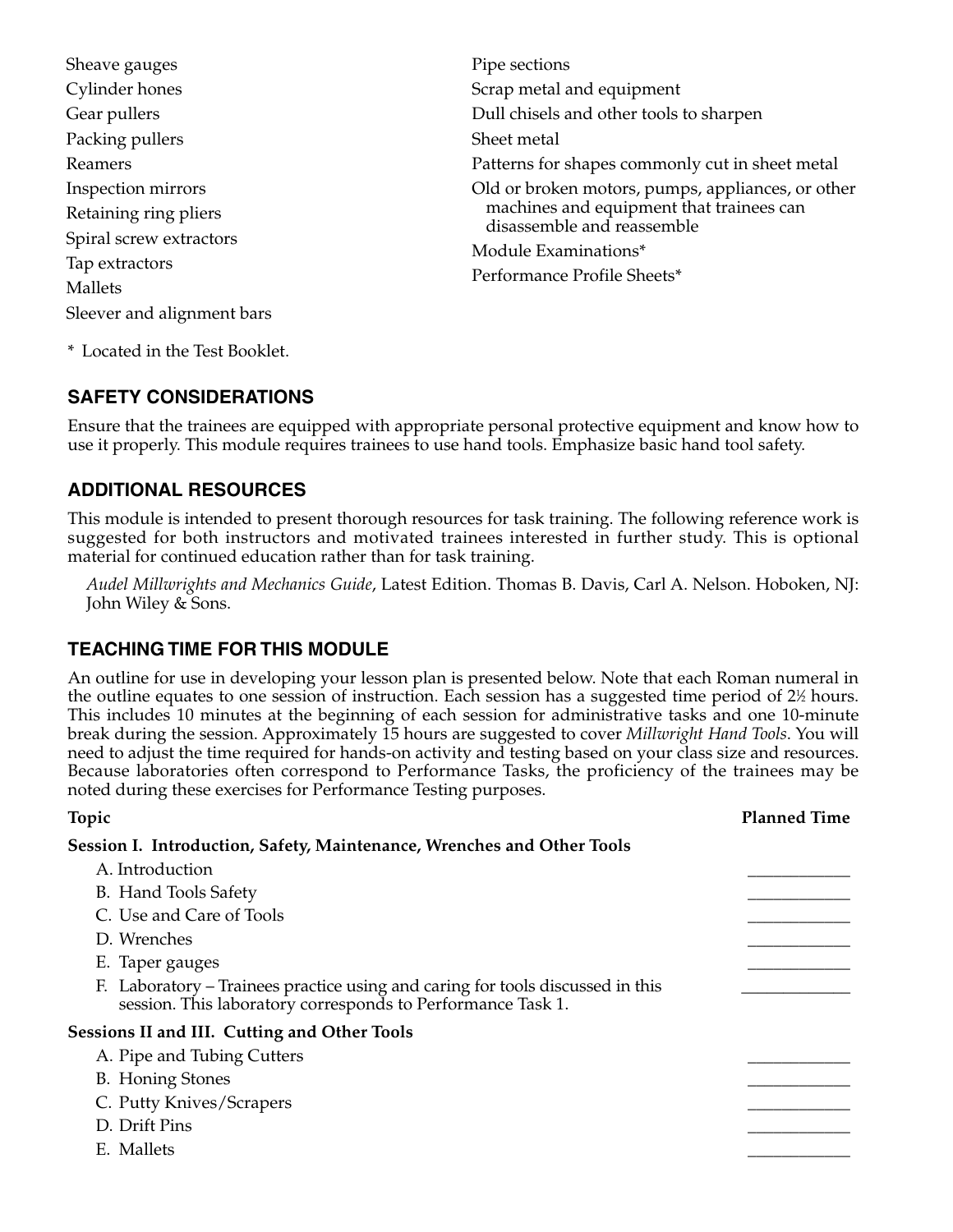| F. Diagonal Cutters                                                                                                                                                                                                                         |  |
|---------------------------------------------------------------------------------------------------------------------------------------------------------------------------------------------------------------------------------------------|--|
| G. Tin Snips                                                                                                                                                                                                                                |  |
| H. Taps and Dies                                                                                                                                                                                                                            |  |
| Thread Gauges<br>T.                                                                                                                                                                                                                         |  |
| J. Scribers                                                                                                                                                                                                                                 |  |
| K. Laboratory – Trainees practice using and caring for tools discussed in this<br>session. This laboratory corresponds to Performance Task 1.                                                                                               |  |
| <b>Session IV. Equipment Disassembly and Other Tools</b>                                                                                                                                                                                    |  |
| A. Tension Meters                                                                                                                                                                                                                           |  |
| <b>B.</b> Sheave Gauge                                                                                                                                                                                                                      |  |
| C. Cylinder Hones                                                                                                                                                                                                                           |  |
| D. Gear Puller                                                                                                                                                                                                                              |  |
| E. Packing Pullers                                                                                                                                                                                                                          |  |
| F. Reamers                                                                                                                                                                                                                                  |  |
| G. Inspection Mirrors                                                                                                                                                                                                                       |  |
| H. Retaining Ring Pliers                                                                                                                                                                                                                    |  |
| I. Laboratory - Trainees practice using and caring for tools discussed in this                                                                                                                                                              |  |
| session. This laboratory corresponds to Performance Task 1.                                                                                                                                                                                 |  |
| Session V. Extractors, Other Tools, and Review                                                                                                                                                                                              |  |
| A. Spiral Screw Extractors                                                                                                                                                                                                                  |  |
| B. Tap Extractors                                                                                                                                                                                                                           |  |
| C. Feeler Gauges                                                                                                                                                                                                                            |  |
| D. Alignment Bars                                                                                                                                                                                                                           |  |
| E. Sleeve Bars                                                                                                                                                                                                                              |  |
| F. Laboratory – Trainees practice using and caring for tools discussed in this<br>session. This laboratory corresponds to Performance Task 1.                                                                                               |  |
| G. Review                                                                                                                                                                                                                                   |  |
| <b>Session VI. Module Examination, and Performance Testing</b>                                                                                                                                                                              |  |
| A. Module Examination                                                                                                                                                                                                                       |  |
| 1. Trainees must score 70 percent or higher to receive recognition from NCCER.                                                                                                                                                              |  |
| 2. Record the testing results on Craft Training Report Form 200, and submit the<br>results to the Training Program Sponsor.                                                                                                                 |  |
| <b>B.</b> Performance Testing                                                                                                                                                                                                               |  |
| 1. Trainees must perform each task to the satisfaction of the instructor to receive<br>recognition from NCCER. If applicable, proficiency noted during laboratory<br>exercises can be used to satisfy the Performance Testing requirements. |  |
| 2. Record the testing results on Craft Training Report Form 200, and submit the<br>results to the Training Program Sponsor.                                                                                                                 |  |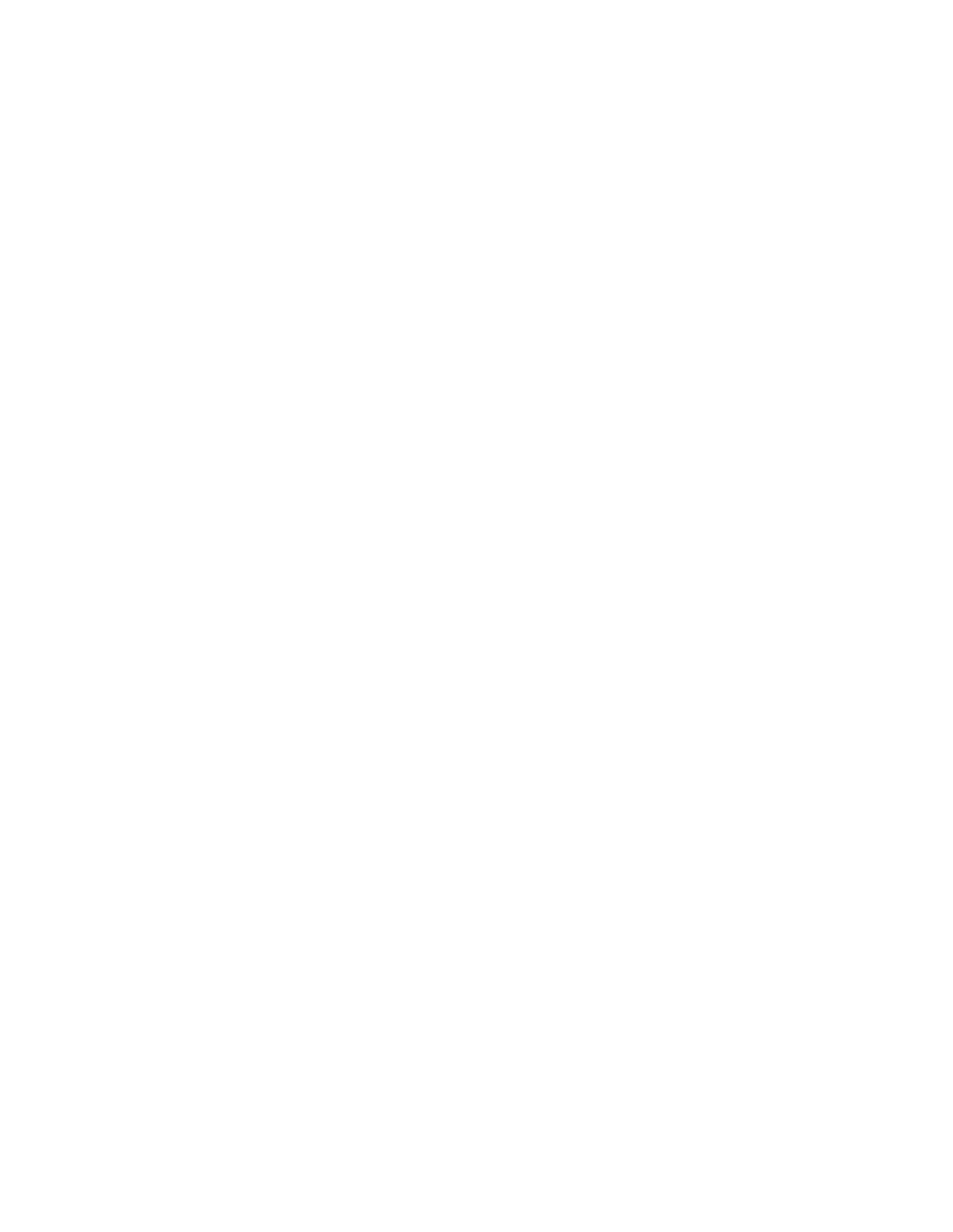This module identifies the various types of fasteners used by millwrights and describes the applications and installation procedures for these fasteners.

## **PREREQUISITES**

Prior to training with this module, it is recommended that the trainee shall have successfully completed *Core Curriculum*; *Millwright Level One*, Modules 15101-06 and 15102-06.

#### **OBJECTIVES**

Upon completion of this module, the trainee will be able to do the following:

- 1. Identify and explain the use of threaded fasteners.
- 2. Identify and explain the use of non-threaded fasteners.
- 3. Identify and explain the use of anchors.
- 4. Select the correct fasteners and anchors for given applications.
- 5. Install fasteners and anchors.

#### **PERFORMANCE TASKS**

Under the supervision of the instructor, the trainee should be able to do the following:

- 1. Install threaded fasteners.
- 2. Install non-threaded fasteners.
- 3. Install fasteners in hardened concrete.
- 4. Tighten bolts in sequence using proper torque.

## **MATERIALS AND EQUIPMENT LIST**

| Overhead projector and screen             | Taper, spring, and cotter pins                 |
|-------------------------------------------|------------------------------------------------|
| Transparencies                            | Pop rivets                                     |
| <b>Blank acetate sheets</b>               | Rivet gun                                      |
| Transparency pens                         | Eye bolts                                      |
| Whiteboard/chalkboard                     | Inserts                                        |
| Markers/chalk                             | One-step anchors                               |
| Pencils and scratch paper                 | Wedge anchors                                  |
| Appropriate personal protective equipment | Stud bolt anchors                              |
| Miscellaneous hand tools used with        | Sleeve anchors                                 |
| screws and bolts                          | Hammer-set anchors                             |
| Various types of screws and bolts         | Threaded rod anchors                           |
| Various types of nuts                     | Lead or caulk-in anchors                       |
| Several types of washers                  | Single- and double-expansion anchors           |
| Torque wrench                             | Manufacturer's literature on anchors           |
| Retaining rings                           | Masonry anchors                                |
| Key                                       | Two-part epoxy anchor                          |
| Motor                                     | Collection of odd screws, bolts, and fasteners |
| Pin fasteners                             | Thread gauges                                  |
|                                           |                                                |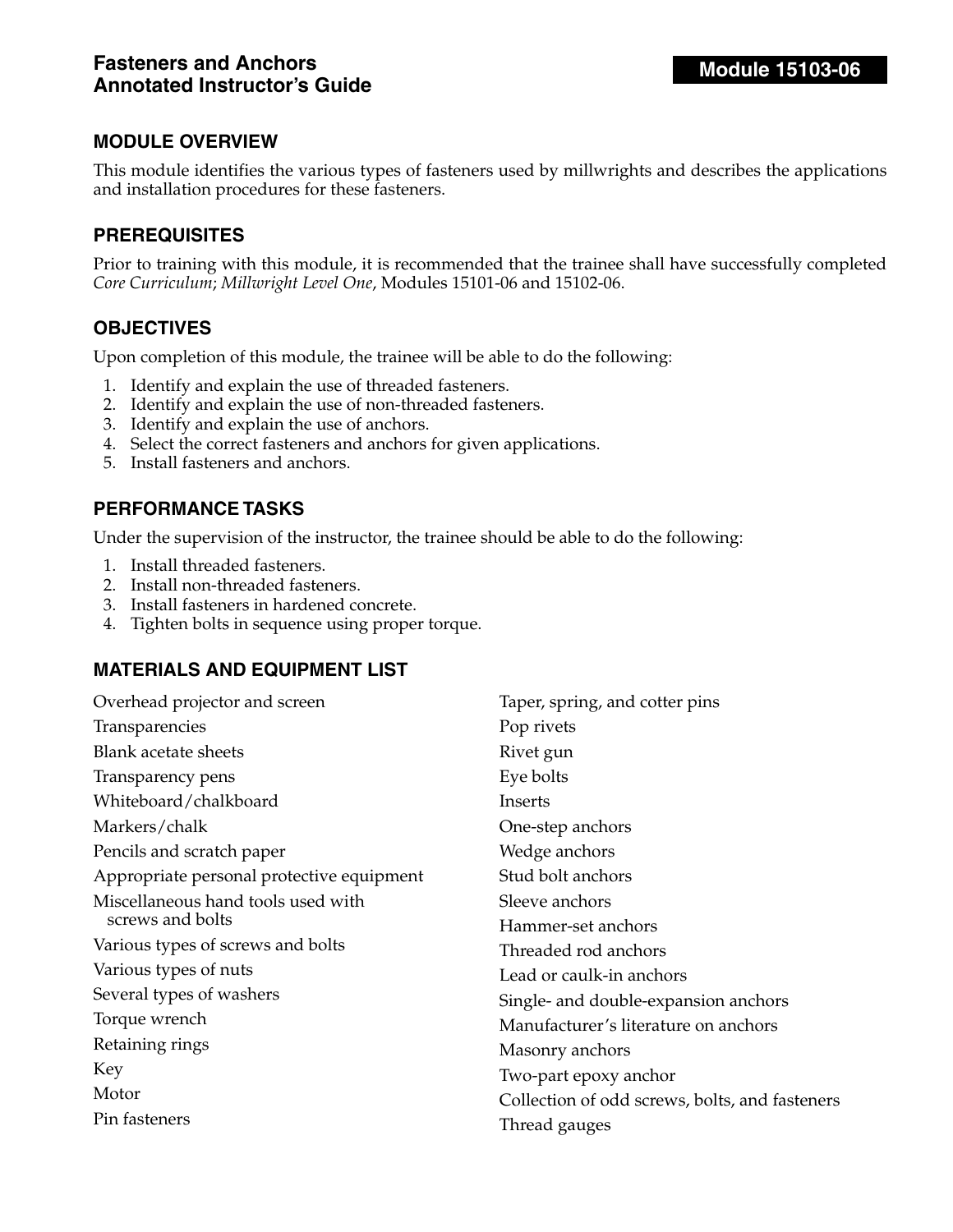**Micrometers** Gypsum wallboard (optional) Plywood (optional)

\* Located in the Test Booklet.

Weights or other loads Module Examinations\* Performance Profile Sheets\*

#### **SAFETY CONSIDERATIONS**

Ensure that the trainees are equipped with appropriate personal protective equipment and know how to use it properly. This module requires trainees to use hand and power tools. Emphasize basic tool safety.

#### **ADDITIONAL RESOURCES**

This module is intended to present thorough resources for task training. The following reference work is suggested for both instructors and motivated trainees interested in further study. This is optional material for continued education rather than for task training.

*Audel Millwrights and Mechanics Guide*, Latest Edition. Thomas B. Davis, Carl A. Nelson. Hoboken, NJ: John Wiley & Sons.

## **TEACHING TIME FOR THIS MODULE**

An outline for use in developing your lesson plan is presented below. Note that each Roman numeral in the outline equates to one session of instruction. Each session has a suggested time period of 2½ hours. This includes 10 minutes at the beginning of each session for administrative tasks and one 10-minute break during the session. Approximately 10 hours are suggested to cover *Fasteners and Anchors*. You will need to adjust the time required for hands-on activity and testing based on your class size and resources. Because laboratories often correspond to Performance Tasks, the proficiency of the trainees may be noted during these exercises for Performance Testing purposes.

| Topic                                                                                                                                                                                        | <b>Planned Time</b> |
|----------------------------------------------------------------------------------------------------------------------------------------------------------------------------------------------|---------------------|
| <b>Session I. Introduction and Threaded Fasteners</b>                                                                                                                                        |                     |
| A. Introduction                                                                                                                                                                              |                     |
| <b>B.</b> Thread Standards                                                                                                                                                                   |                     |
| C. Bolt and Screw Types                                                                                                                                                                      |                     |
| D. Nuts                                                                                                                                                                                      |                     |
| E. Washers                                                                                                                                                                                   |                     |
| F. Installing Threaded Fasteners                                                                                                                                                             |                     |
| G. Laboratory – Trainees practice installing threaded fasteners and tightening<br>bolts in sequence using proper torque values. This laboratory corresponds to<br>Performance Tasks 1 and 4. |                     |
| <b>Session II. Non-threaded Fasteners</b>                                                                                                                                                    |                     |
| A. Retainer Fasteners                                                                                                                                                                        |                     |
| B. Keys                                                                                                                                                                                      |                     |
| C. Pin Fasteners                                                                                                                                                                             |                     |
| D. Blind/Pop Rivets                                                                                                                                                                          |                     |
| E. Laboratory – Trainees practice installing non-threaded fasteners.<br>This laboratory corresponds to Performance Task 2.                                                                   |                     |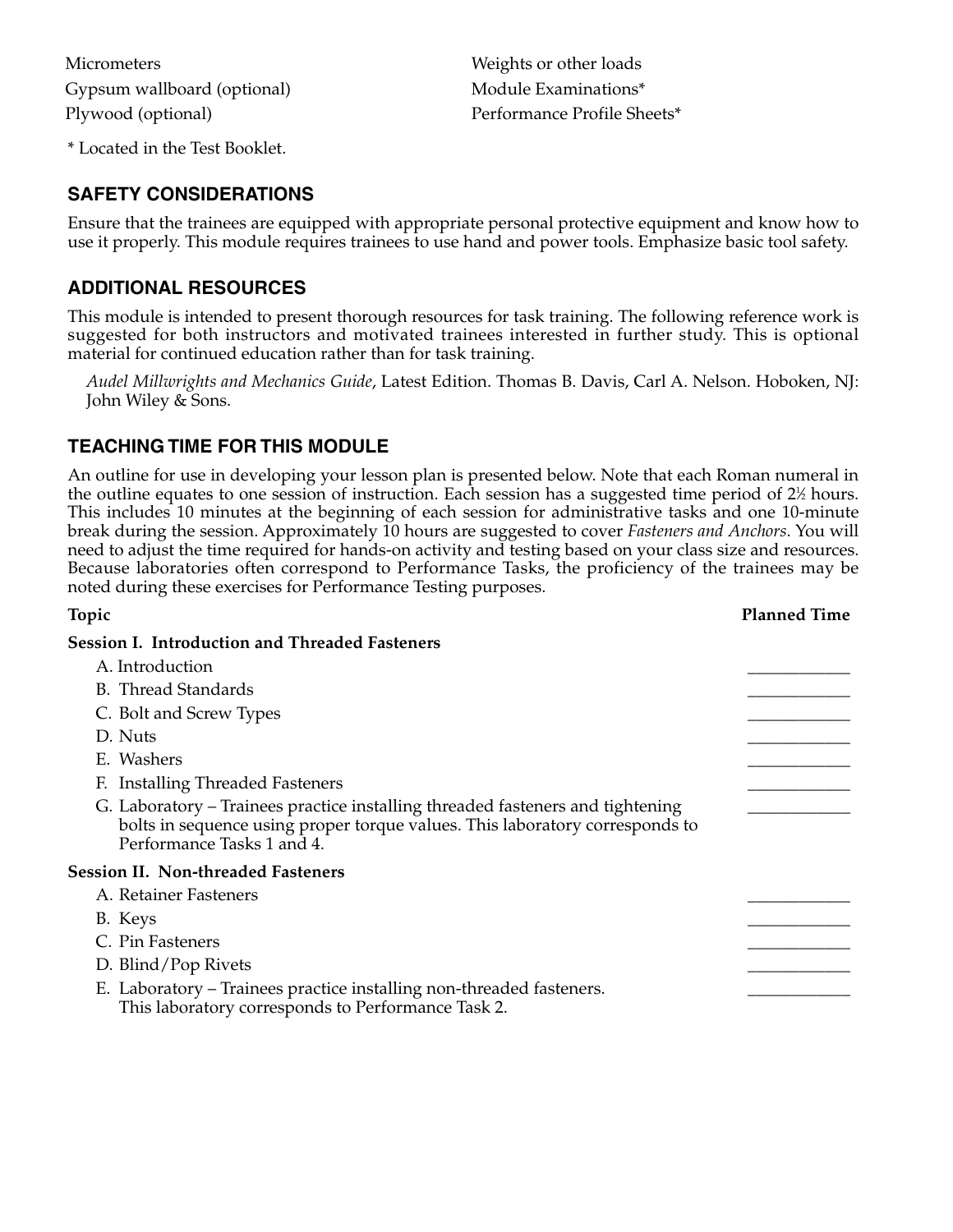#### **Session III. Anchors and Other Fastening Mechanisms, and Review**

- A. Eye Bolts and Inserts
- B. Mechanical Anchors
- C. Laboratory Trainees practice installing fasteners in hardened concrete. This laboratory corresponds to Performance Task 3.
- D. Epoxy Anchoring Systems
- E. Review \_\_\_\_\_\_\_\_\_\_\_\_

#### **Session IV. Module Examination, and Performance Testing**

- A. Module Examination
	- 1. Trainees must score 70 percent or higher to receive recognition from NCCER.
	- 2. Record the testing results on Craft Training Report Form 200, and submit the results to the Training Program Sponsor.
- B. Performance Testing
	- 1. Trainees must perform each task to the satisfaction of the instructor to receive recognition from NCCER. If applicable, proficiency noted during laboratory exercises can be used to satisfy the Performance Testing requirements.
	- 2. Record the testing results on Craft Training Report Form 200, and submit the results to the Training Program Sponsor.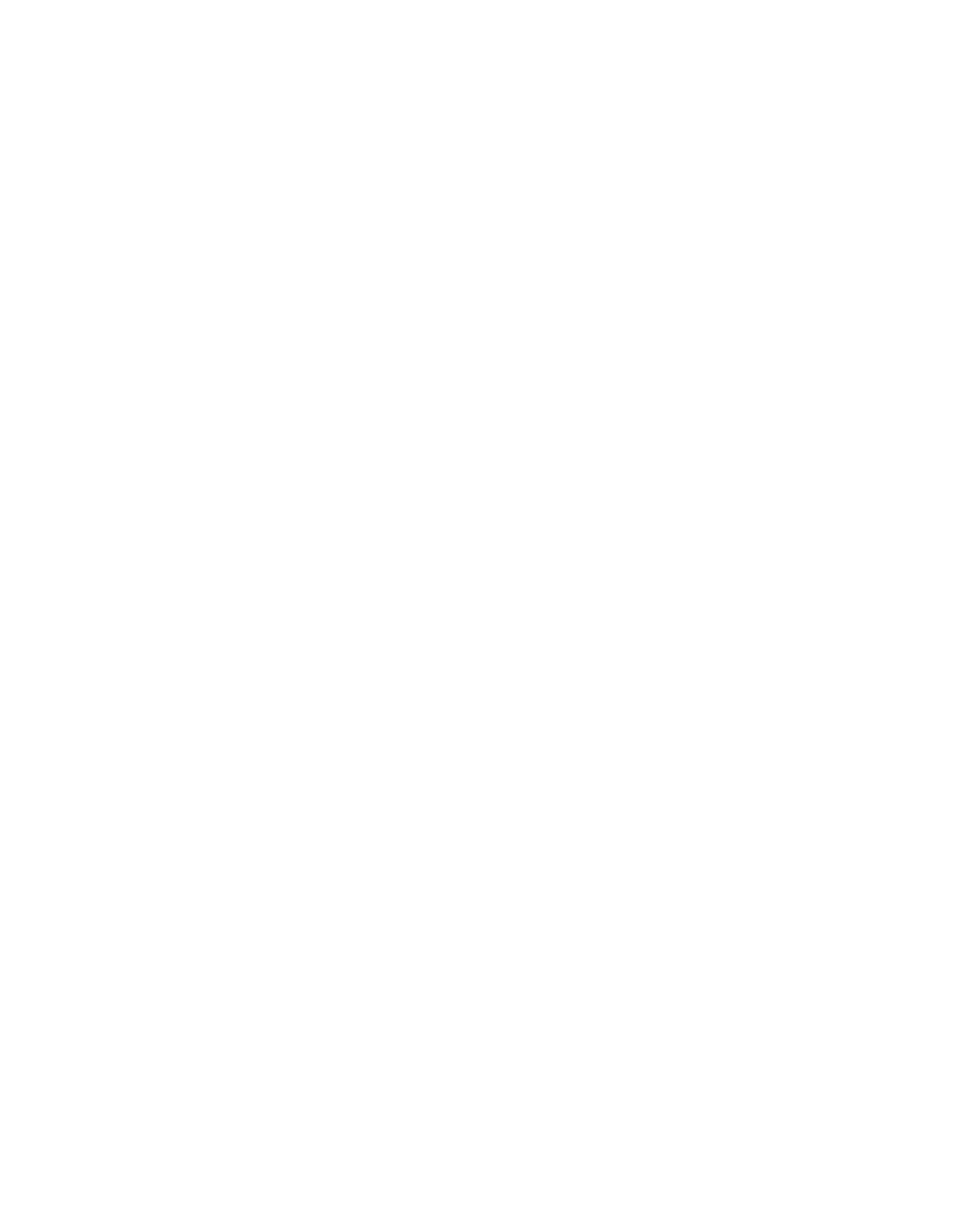This module covers the basic tools and the methods used for layout of various lines, angles, circles, and arcs. It includes instructions for base line layout using the arc method and 3-4-5 method.

## **PREREQUISITES**

Prior to training with this module, it is recommended that the trainee shall have successfully completed *Core Curriculum*; *Millwright Level One*, Modules 15101-06 through 15103-06.

## **OBJECTIVES**

Upon completion of this module, the trainee will be able to do the following:

- 1. Identify layout tools and explain their uses.
- 2. Lay out base lines using the arc method.
- 3. Lay out base lines using the 3-4-5 method.
- 4. Scribe straight lines.
- 5. Scribe perpendicular lines to base lines using a square.
- 6. Scribe perpendicular lines to an edge using a combination square.
- 7. Scribe angled lines using a combination square and a protractor.
- 8. Scribe circles using dividers and trammel points.
- 9. Scribe perpendicular lines from base lines using dividers and reference points.
- 10. Bisect lines using dividers.
- 11. Divide a line into equal parts.
- 12. Divide a circle into equal parts.
- 13. Lay out equipment locations.

## **PERFORMANCE TASKS**

Under the supervision of the instructor, the trainee should be able to do the following:

- 1. Lay out perpendicular lines from a reference line using the:
	- Arc method
	- 3-4-5 method
- 2. Scribe the following:
	- Straight lines
	- Perpendicular lines to a base line using a square
	- Perpendicular lines to an edge using a combination square
	- Angled lines using a combination square
	- Angled lines using a protractor
	- Circles and arcs using dividers
	- Perpendicular lines from base lines using dividers
	- Perpendicular lines from reference points using dividers
- 3. Bisect angles using dividers.
- 4. Divide lines into equal parts.
- 5. Divide circles into equal parts.
- 6. Lay out equipment locations.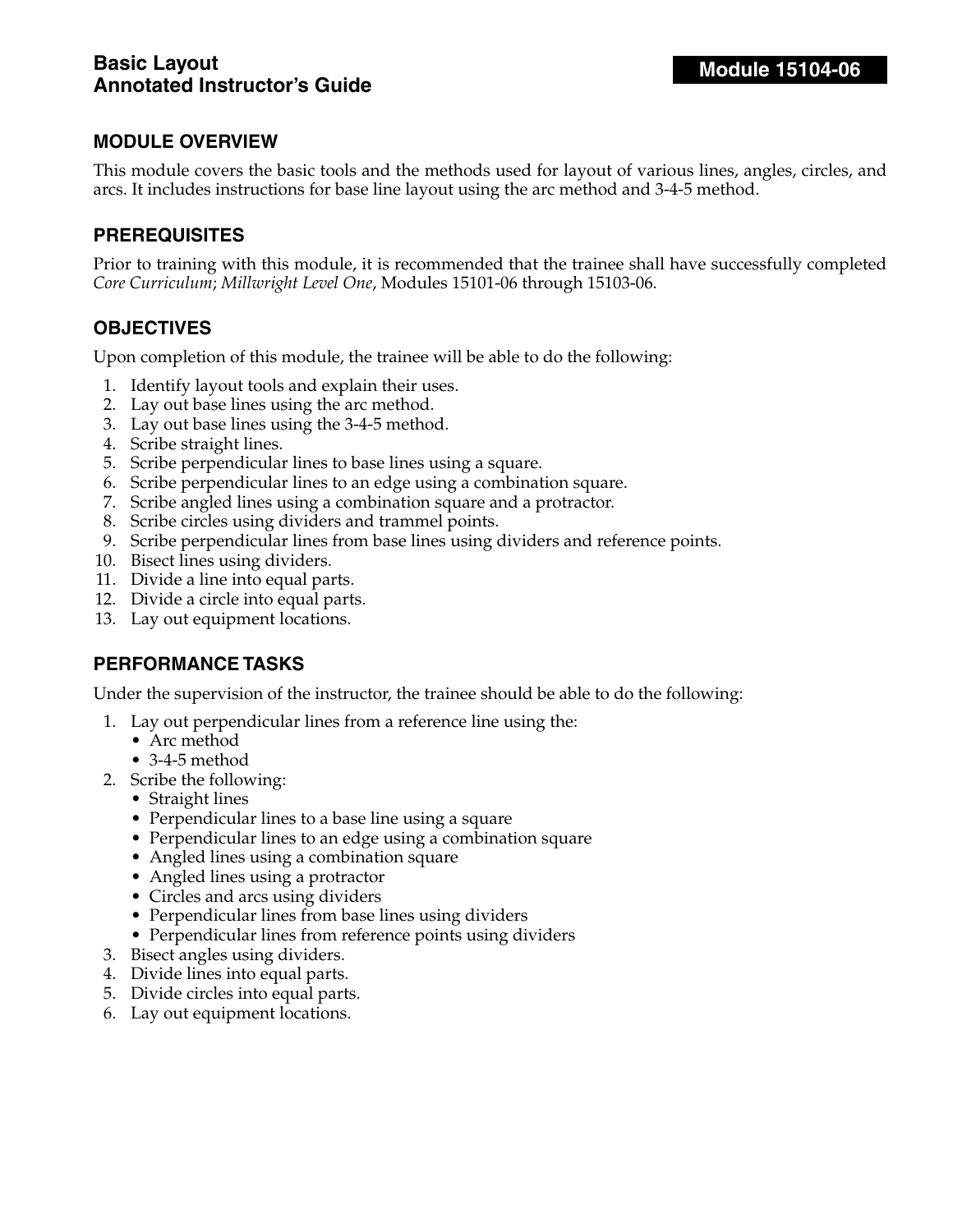# **MATERIALS AND EQUIPMENT LIST**

| Overhead projector and screen             | Transfer punch sets                                                                                       |
|-------------------------------------------|-----------------------------------------------------------------------------------------------------------|
| Transparencies                            | Straightedges                                                                                             |
| Blank acetate sheets                      | Compasses with lead or lead pencil holder                                                                 |
| Transparency pens                         | (optional)                                                                                                |
| Whiteboard/chalkboard                     | Large sheet metal piece for each pair of trainees                                                         |
| Markers/chalk                             | $4' \times 4'$ sheet of masonite or one-side sanded                                                       |
| Pencils and scratch paper                 | plywood for each pair of trainees (optional)                                                              |
| Appropriate personal protective equipment | $4' \times 8'$ sheet of masonite board or one-side sanded<br>plywood for each pair of trainees (optional) |
| <b>Scribers</b>                           | Equipment layout drawing and building floor                                                               |
| Steel rules                               | blueprint with dimensions and marked reference                                                            |
| Steel squares                             | points (optional)                                                                                         |
| Combination sets                          | Photographs of installation with close-up                                                                 |
| Protractors                               | photographs of reference points and equipment<br>mounting (optional)                                      |
| Dividers                                  | Tools for measuring equipment elevation                                                                   |
| Trammel points                            | (optional)                                                                                                |
| Prick punch sets                          | Module Examinations*                                                                                      |
| Center punch sets                         | Performance Profile Sheets*                                                                               |
|                                           |                                                                                                           |

\* Located in the Test Booklet.

# **SAFETY CONSIDERATIONS**

Ensure that the trainees are equipped with appropriate personal protective equipment and know how to use it properly. This module may require trainees to visit industrial sites. Ensure that all trainees are briefed on site safety policy and have appropriate personal protectve equipment.

# **ADDITIONAL RESOURCES**

This module is intended to present thorough resources for task training. The following reference work is suggested for both instructors and motivated trainees interested in further study. This is optional material for continued education rather than for task training.

*Audel Millwrights and Mechanics Guide*. Latest edition. Thomas B. Davis, Carl A. Nelson. Hoboken NJ: John Wiley & Sons.

# **TEACHING TIME FOR THIS MODULE**

An outline for use in developing your lesson plan is presented below. Note that each Roman numeral in the outline equates to one session of instruction. Each session has a suggested time period of 2½ hours. This includes 10 minutes at the beginning of each session for administrative tasks and one 10-minute break during the session. Approximately 20 hours are suggested to cover *Basic Layout*. You will need to adjust the time required for hands-on activity and testing based on your class size and resources. Because laboratories often correspond to Performance Tasks, the proficiency of the trainees may be noted during these exercises for Performance Testing purposes.

**Topic Planned Time**

#### **Session I. Introduction and Layout Tools**

A. Introduction

B. Identification of Layout Tools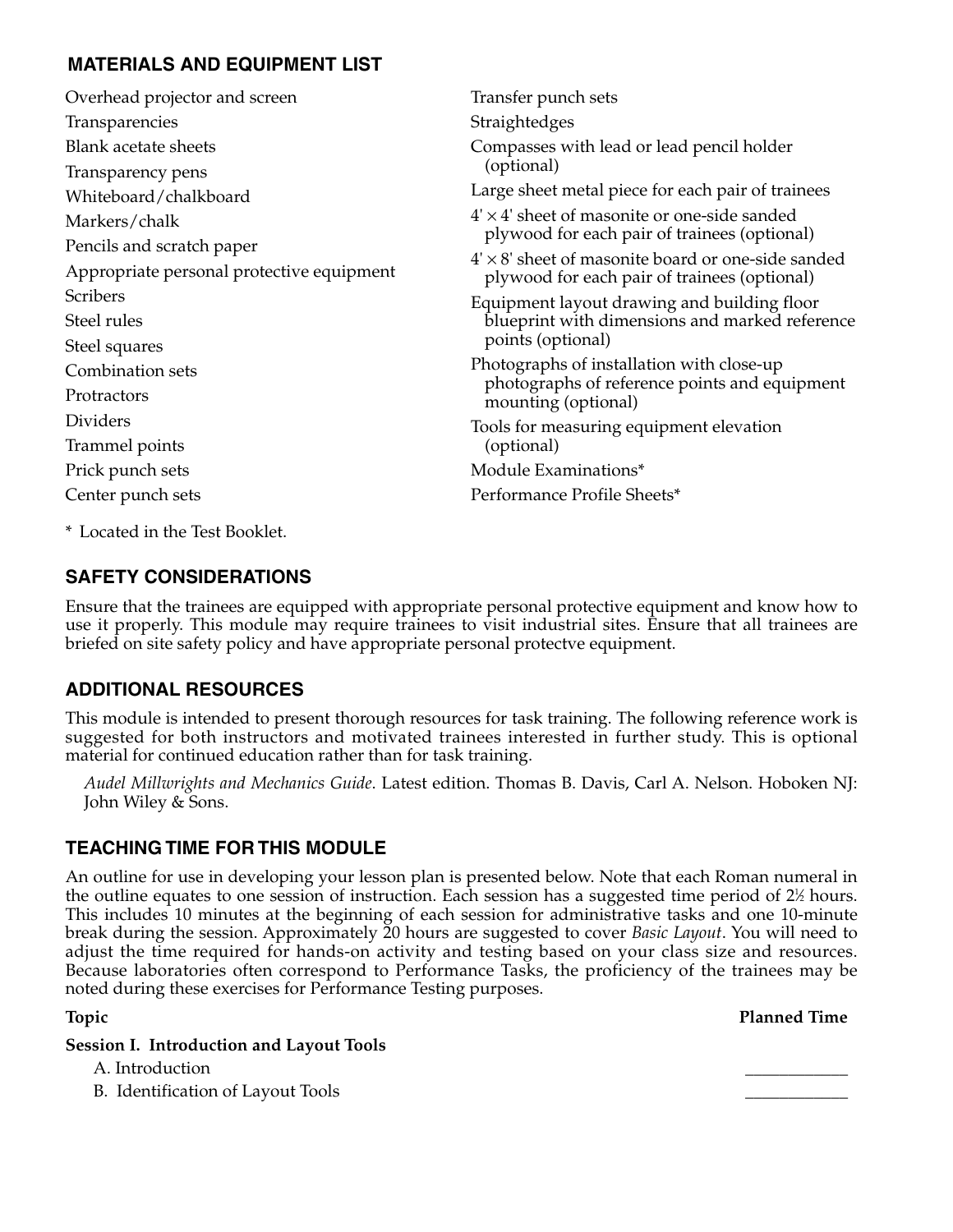# **Session II. Laying Out Base Lines**

| A. Arc Method                                                                                                                                                                                                                               |  |
|---------------------------------------------------------------------------------------------------------------------------------------------------------------------------------------------------------------------------------------------|--|
| B. 3-4-5 Method                                                                                                                                                                                                                             |  |
| C. Laboratory – Trainees practice the arc and 3-4-5 method of laying out base lines.<br>This laboratory corresponds to Performance Task 1.                                                                                                  |  |
| Session III. Scribing Straight Lines and Perpendicular Lines                                                                                                                                                                                |  |
| A. Scribing Straight Lines                                                                                                                                                                                                                  |  |
| B. Scribing Perpendicular Lines to a Base Line Using a Square                                                                                                                                                                               |  |
| C. Scribing Perpendicular Lines to an Edge Using a Combination Square                                                                                                                                                                       |  |
| D. Laboratories - Trainees practice scribing straight and perpendicular lines.<br>These laboratories correspond to portions of Performance Task 2.                                                                                          |  |
| Session IV. Scribing Angled Lines and Circles Using Squares, Protractors, and Dividers                                                                                                                                                      |  |
| A. Scribing Angled Lines Using a Combination Square                                                                                                                                                                                         |  |
| B. Scribing Angled Lines Using a Protractor                                                                                                                                                                                                 |  |
| C. Scribing Circles and Arcs Using a Divider                                                                                                                                                                                                |  |
| D. Laboratories - Trainees practice scribing of angled lines, circles, and arcs.<br>These laboratories correspond to portions of Performance Task 2.                                                                                        |  |
| Session V. Scribing Circles and Perpendicular Lines Using Trammel Points and Dividers                                                                                                                                                       |  |
| A. Scribing Circles and Arcs Using Trammel Points                                                                                                                                                                                           |  |
| B. Scribing Perpendicular Lines From Base Lines Using a Divider                                                                                                                                                                             |  |
| C. Scribing Perpendicular Lines From a Reference Point Using a Divider                                                                                                                                                                      |  |
| D. Laboratories - Trainees practice scribing of circles, arcs, and perpendicular lines.<br>These laboratories correspond to portions of Performance Task 2.                                                                                 |  |
| Session VI. Bisecting Angles, Dividing Lines, and Dividing Circles Using Dividers                                                                                                                                                           |  |
| A. Bisecting Angles Using a Divider                                                                                                                                                                                                         |  |
| B. Dividing Lines Into Equal Parts Using a Divider                                                                                                                                                                                          |  |
| C. Dividing Circles Into Equal Parts Using a Divider                                                                                                                                                                                        |  |
| D. Laboratories - Trainees practice bisecting angles and dividing lines and circles<br>into equal parts. These laboratories correspond to Performance Tasks 3, 4, and 5.                                                                    |  |
| <b>Session VII. Locating Equipment</b>                                                                                                                                                                                                      |  |
| A. Laying Out Equipment Locations                                                                                                                                                                                                           |  |
| B. Laboratory - Trainees practice laying out an equipment location. This laboratory<br>corresponds to Performance Task 6.                                                                                                                   |  |
| Session VIII. Review, Module Examination and Performance Testing                                                                                                                                                                            |  |
| A. Review                                                                                                                                                                                                                                   |  |
| <b>B.</b> Module Examination                                                                                                                                                                                                                |  |
| 1. Trainees must score 70 percent or higher to receive recognition from NCCER.                                                                                                                                                              |  |
| 2. Record the testing results on Craft Training Report Form 200, and submit the<br>results to the Training Program Sponsor.                                                                                                                 |  |
| C. Performance Testing                                                                                                                                                                                                                      |  |
| 1. Trainees must perform each task to the satisfaction of the instructor to receive<br>recognition from NCCER. If applicable, proficiency noted during laboratory<br>exercises can be used to satisfy the Performance Testing requirements. |  |
| 2. Record the testing results on Craft Training Report Form 200, and submit the<br>results to the Training Program Sponsor.                                                                                                                 |  |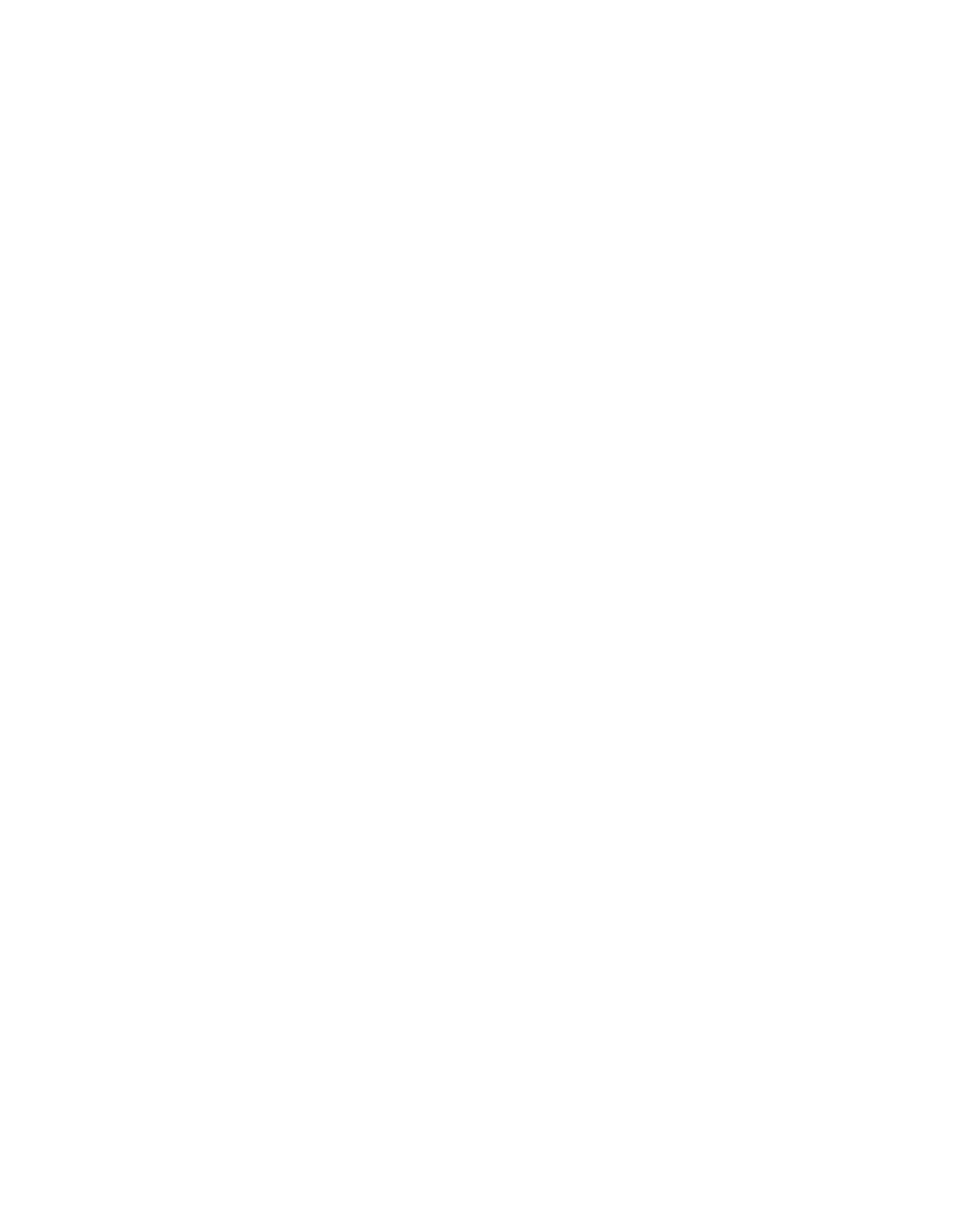This module identifies and describes gaskets and O-rings, along with their uses. It provides information for laying out, cutting, and installing gaskets. It also provides information for removing and installing O-rings.

#### **PREREQUISITES**

Prior to training with this module, it is recommended that the trainee shall have successfully completed *Core Curriculum*; *Millwright Level One*, Modules 15101-06 through 15104-06.

#### **OBJECTIVES**

Upon completion of this module, the trainee will be able to do the following:

- 1. Identify the various types of gaskets and explain their uses.
- 2. Identify the various types of gasket materials and explain their applications.
- 3. Lay out, cut, and install a flange gasket.
- 4. Describe the use of O-rings.
- 5. Explain the importance of selecting the correct O-ring for an application.
- 6. Select an O-ring for a given application and install it.

#### **PERFORMANCE TASKS**

Under the supervision of the instructor, the trainee should be able to do the following:

- 1. Perform a takeoff from a flange for a gasket.
- 2. Lay out the gasket on gasket material.
- 3. Cut the inside and outside diameters for the gasket.
- 4. Cut the bolt holes.
- 5. Install the gasket and flange bolts.
- 6. Tighten the flange bolts.

## **MATERIALS AND EQUIPMENT LIST**

| Overhead projector and screen                                    | Hand tools for measuring and cutting gaskets                                                   |
|------------------------------------------------------------------|------------------------------------------------------------------------------------------------|
| Transparencies                                                   | Dividers                                                                                       |
| Blank acetate sheets                                             | <b>Scribers</b>                                                                                |
| Transparency pens                                                | Steel rules                                                                                    |
| Whiteboard/chalkboard                                            | Adjustable gasket cutters                                                                      |
| Markers/chalk                                                    | Hole punch sets                                                                                |
| Pencils and scratch paper                                        | Mallets                                                                                        |
| Appropriate personal protective equipment                        | Compasses with an ink pen holder and ink pens                                                  |
| Assorted gaskets                                                 | with silver or white ink                                                                       |
| Gasket manufacturer's literature including color<br>coding chart | Gasket materials or old rubber inner tubes that can<br>be cut up as substitute gasket material |
| Pump manufacturer's literature specifying<br>replacement gaskets | Old appliances, pumps, or valves with O-ring seals<br>Sheet metal                              |
| Samples of some of the more common gasket<br>materials           | Tin snips<br>Bluing                                                                            |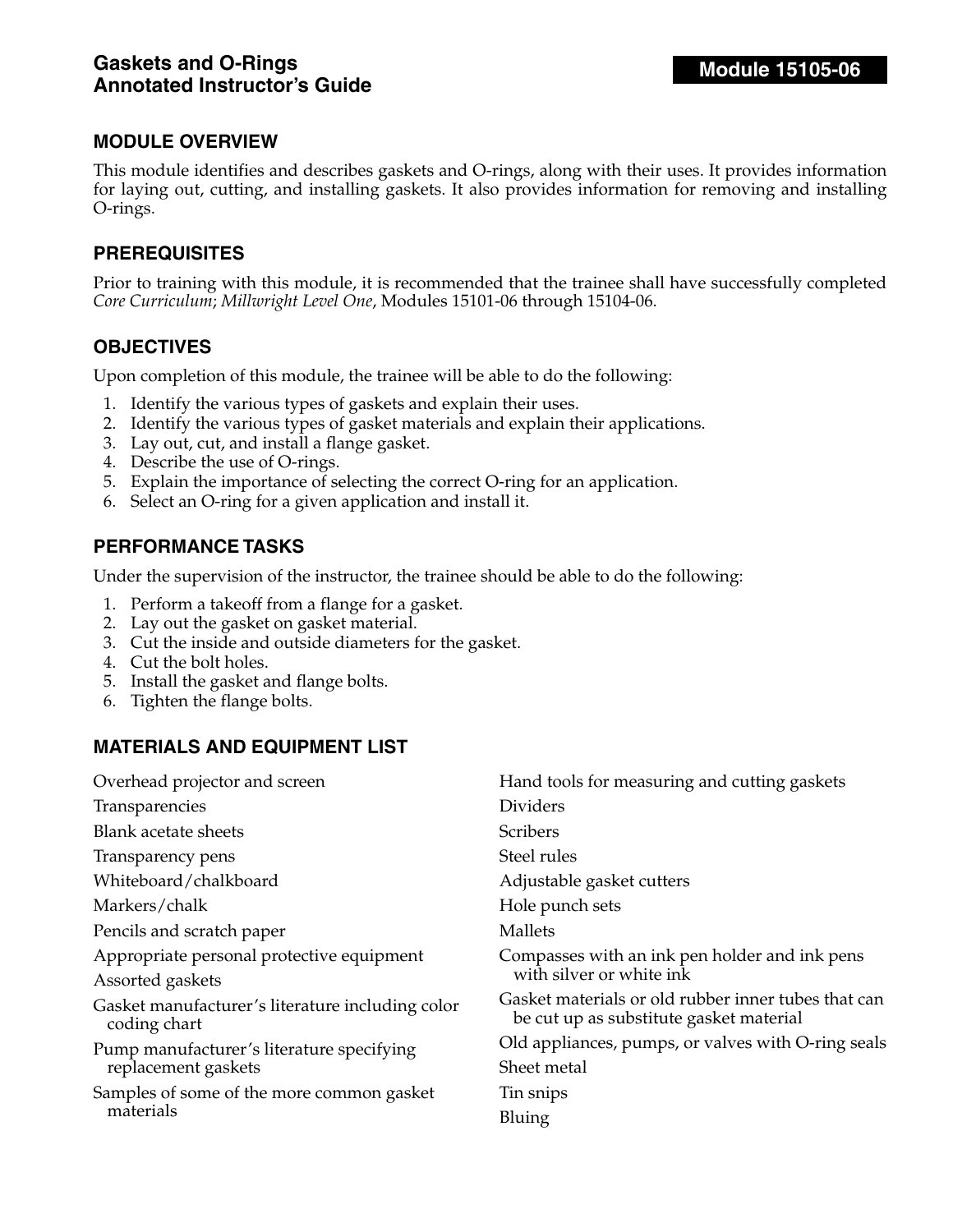Rags Hand tools for assembling and disassembling valves and motors Torque wrenches Flanges Assorted O-rings Old or broken equipment such as pumps, motors, and old appliances O-ring manufacturer's literature Module Examinations\* Performance Profile Sheets\*

\* Located in the Test Booklet.

# **SAFETY CONSIDERATIONS**

Ensure that the trainees are equipped with appropriate personal protective equipment and know how to use it properly. This module may require trainees to work with equipment and cut gaskets. Ensure that all trainees are briefed on hand tool safety and have appropriate personal protective equipment.

# **ADDITIONAL RESOURCES**

This module is intended to present thorough resources for task training. The following reference works are suggested for both instructors and motivated trainees interested in further study. These are optional materials for continued education rather than for task training.

*Audel Millwrights and Mechanics Guide*. Latest edition. Thomas B. Davis, Carl A. Nelson. Hoboken NJ: John Wiley & Sons.

*IP's Pipe Trades Handbook*. Edmonton, Alberta, Canada: Quebecor Jasper Printing.

*Specifications for Gaskets, O-Rings, and Packing*. Washington, DC: American National Standards Institute (ANSI).

*Specifications for Gaskets, O-Rings, and Packing*. West Conshohoken, PA: ASTM International.

*Specifications for Gaskets, O-Rings, and Packing*. Warrendale, PA: Society of Automotive Engineers.

# **TEACHING TIME FOR THIS MODULE**

An outline for use in developing your lesson plan is presented below. Note that each Roman numeral in the outline equates to one session of instruction. Each session has a suggested time period of 2½ hours. This includes 10 minutes at the beginning of each session for administrative tasks and one 10-minute break during the session. Approximately 10 hours are suggested to cover *Gaskets and O-Rings*. You will need to adjust the time required for hands-on activity and testing based on your class size and resources. Because laboratories often correspond to Performance Tasks, the proficiency of the trainees may be noted during these exercises for Performance Testing purposes.

| Topic                                                                                                                                                                 | <b>Planned Time</b> |
|-----------------------------------------------------------------------------------------------------------------------------------------------------------------------|---------------------|
| Session I. Introduction, Gaskets and Gasket Materials                                                                                                                 |                     |
| A. Introduction                                                                                                                                                       |                     |
| B. Types of Gaskets                                                                                                                                                   |                     |
| C. Gasket Materials                                                                                                                                                   |                     |
| <b>Session II. Fabricating Gaskets</b>                                                                                                                                |                     |
| A. Laying Out a Gasket                                                                                                                                                |                     |
| B. Laboratory – Trainees practice performing a takeoff, layout, and cutout of flat<br>flange gasket. This laboratory corresponds to Performance Tasks 1, 2, 3, and 4. |                     |
| C. Tracing a Gasket                                                                                                                                                   |                     |
| D. Machine Gaskets                                                                                                                                                    |                     |
|                                                                                                                                                                       |                     |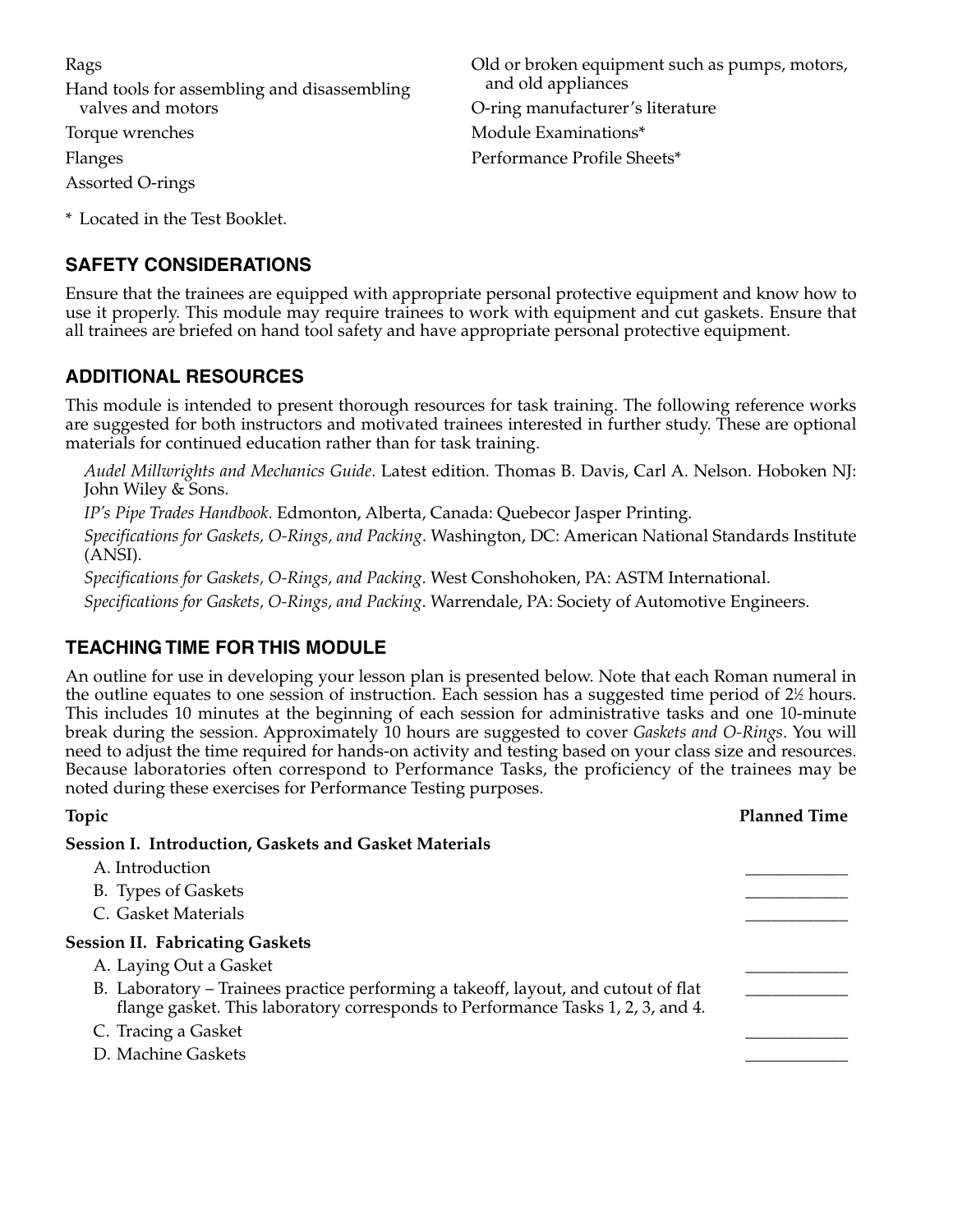#### **Session III. Installing Gaskets and O-Rings**

- A. Installing Gaskets
- B. Laboratory Trainees practice performing installation of a flat flange gasket. This laboratory corresponds to Performance Tasks 5 and 6.
- C. O-Rings
- D. Laboratory Trainees practice removing and installing an O-ring.

#### **Session IV. Review, Module Examination and Performance Testing**

- A. Review
- B. Module Examination
	- 1. Trainees must score 70 percent or higher to receive recognition from NCCER.
	- 2. Record the testing results on Craft Training Report Form 200, and submit the results to the Training Program Sponsor.
- C. Performance Testing
	- 1. Trainees must perform each task to the satisfaction of the instructor to receive recognition from NCCER. If applicable, proficiency noted during laboratory exercises can be used to satisfy the Performance Testing requirements.
	- 2. Record the testing results on Craft Training Report Form 200, and submit the results to the Training Program Sponsor.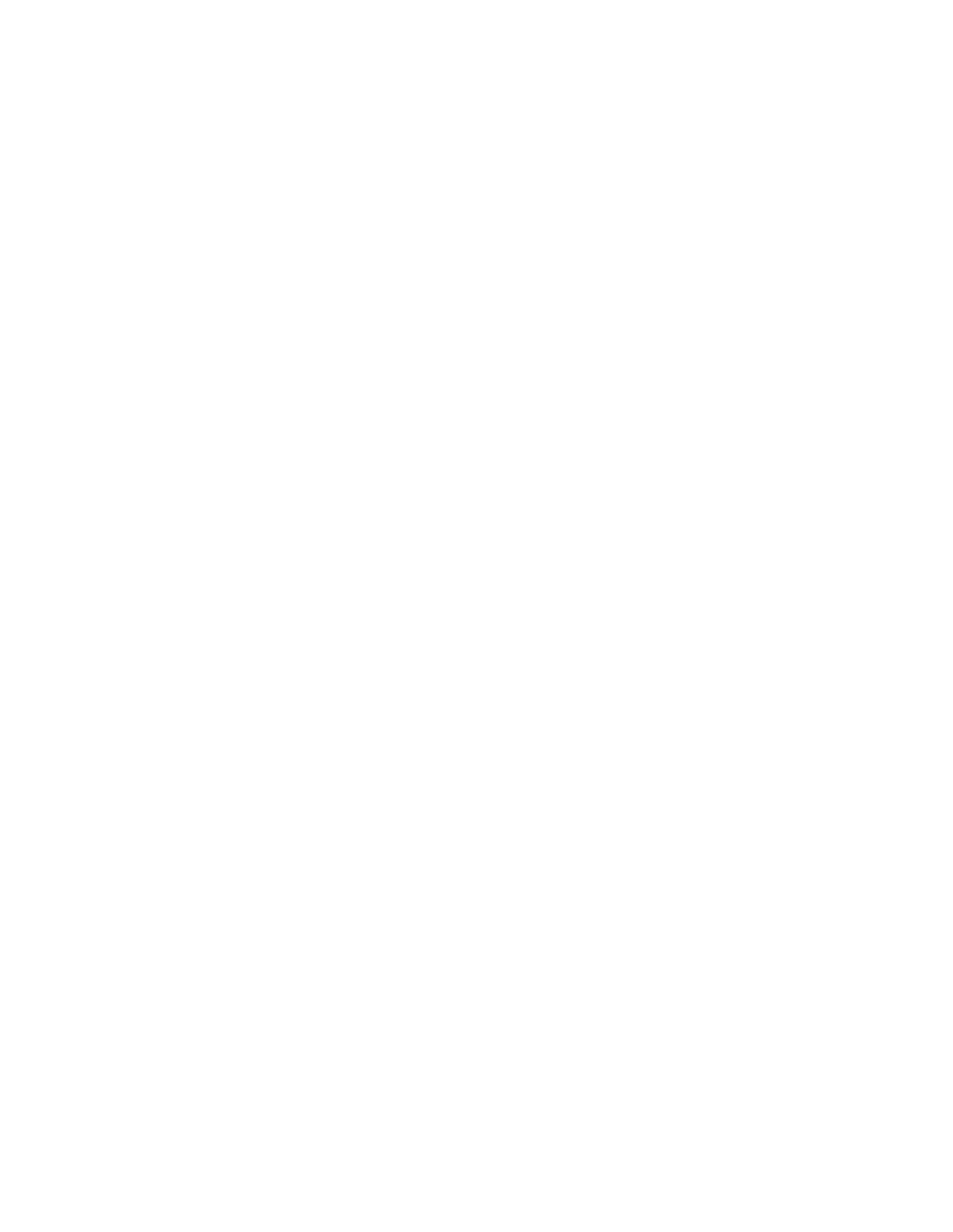This module explains the safety requirements for oxyfuel cutting. It identifies oxyfuel cutting equipment and setup requirements. It explains how to light, adjust, and shut down oxyfuel equipment. Trainees will perform cutting techniques that include straight line, piercing, bevels, and washing.

#### **PREREQUISITES**

Prior to training with this module, it is recommended that the trainee shall have successfully completed *Core Curriculum*; *Millwright Level One*, Modules 15101-06 through 15105-06.

## **OBJECTIVES**

Upon completion of this module, the trainee will be able to do the following:

- 1. Identify and explain the use of oxyfuel cutting equipment.
- 2. Set up oxyfuel cutting equipment.
- 3. Light and adjust an oxyfuel torch.
- 4. Shut down oxyfuel cutting equipment.
- 5. Disassemble oxyfuel equipment.
- 6. Change empty cylinders.
- 7. Perform oxyfuel cutting:
	- Straight line and square shapes
	- Piercing and slot cutting
	- Bevels
	- Washing
- 8. Operate a motorized, portable oxyfuel gas cutting machine.

## **Performance Tasks**

Under the supervision of the instructor, the trainee should be able to do the following:

- 1. Set up, ignite, and shut down oxyfuel equipment.
- 2. Use oxyfuel equipment to cut a shape from thick steel.
- 3. Use oxyfuel equipment to perform washing.
- 4. Perform a pressure drop test.

#### **MATERIALS AND EQUIPMENT LIST**

| Overhead projector and screen              | Leather jacket                              |
|--------------------------------------------|---------------------------------------------|
| Transparencies                             | Leather pants or chaps                      |
| Blank acetate sheets                       | Gauntlet-type welding gloves<br>Respirators |
| Transparency pens                          | ANSI Z49.1-1999                             |
| Whiteboard/chalkboard                      |                                             |
| Markers/chalk                              | OSHA 29 CFR 1910.146                        |
| Pencils and scratch paper                  | Brass valves                                |
|                                            |                                             |
| Appropriate personal protective equipment, | MSDS for cutting products                   |
| including:                                 | Oxygen cylinder with cap                    |
| Safety goggles                             | Fuel gas cylinder with cap                  |
| Face shields                               | Regulators (oxygen and fuel gas)            |
| Welding helmets                            | Hose set                                    |
| Ear protection                             |                                             |
| Welding cap                                | One-piece cutting torch                     |
|                                            |                                             |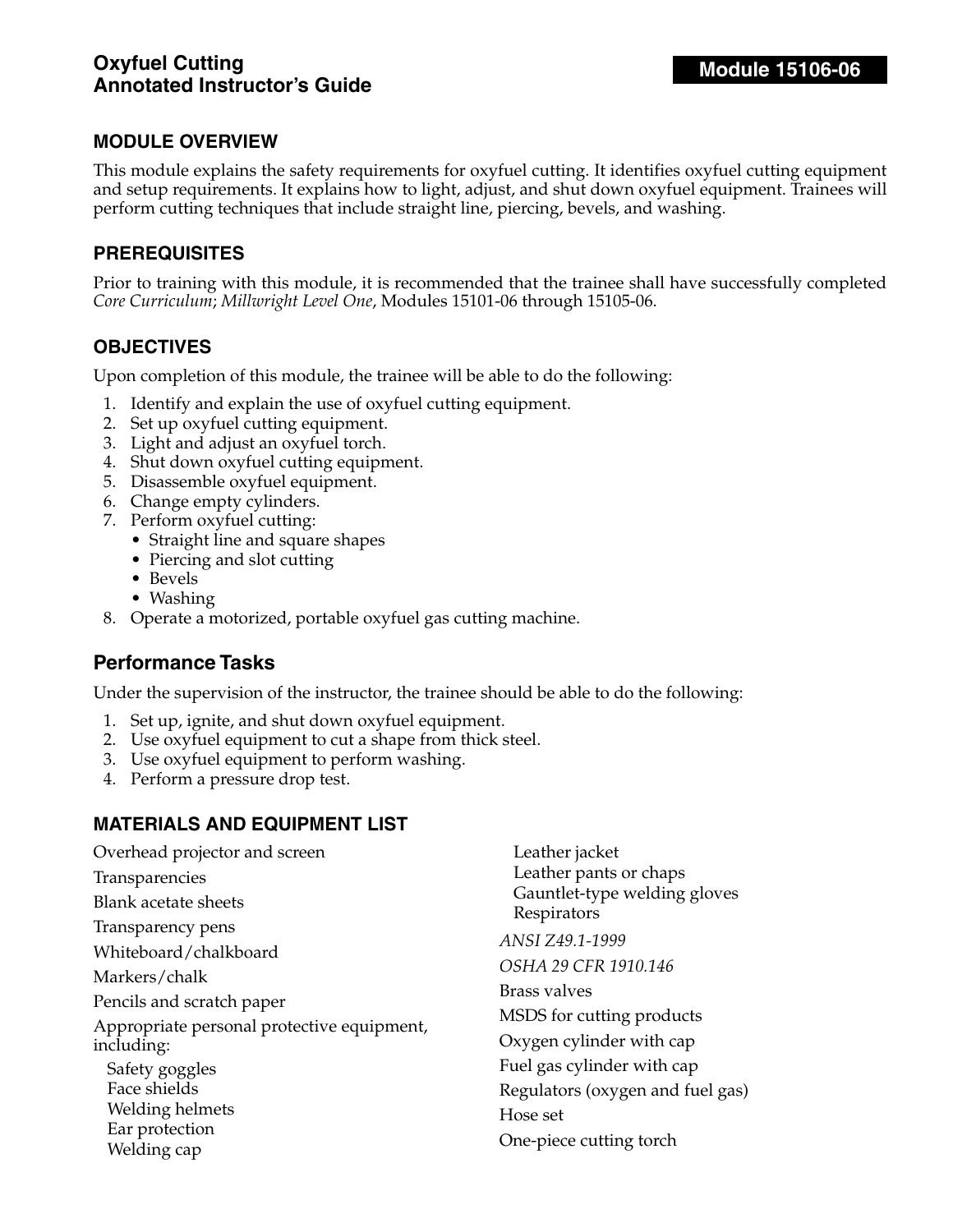Combination cutting torch and torch tips Assorted acetylene, liquefied fuel gas, and specialpurpose cutting torch tips Tip cleaners Tip drills Mechanical guide Cylinder cart Motorized oxyfuel track cutter Framing squares Combination squares with protractor head Tape measure Soapstone Penknife Pliers Chipping hammer Friction lighter Tip manuals and tip manufacturer's charts Vendor cutting tip chart Wrenches (torch, hose, and regulator) Examples of good and bad cuts Steel plate: Thin (16 to 10 gauge) Thick (1 ⁄4 inch to 1 inch) Steel pipe Vises and pipe jacks to hold steel for cutting Grinding equipment Safety video/DVD (optional) TV/VCR/DVD player (optional) Module Examinations\* Performance Profile Sheets\*

\* Located in the Test Booklet.

# **SAFETY CONSIDERATIONS**

Ensure that the trainees are equipped with appropriate personal protective equipment and know how to use it properly. This module requires that the trainees operate oxyfuel cutting equipment. Ensure that trainees are briefed on fire and shop safety policies prior to performing any work. Emphasize the special safety precautions associated with the use of cylinders and oxyfuel cutting equipment.

# **ADDITIONAL RESOURCES**

This module is intended to present thorough resources for task training. The following reference works are suggested for both instructors and motivated trainees interested in further study. These are optional materials for continued education rather than for task training.

*Safety in Welding, Cutting, and Allied Processes, ANSI Z49.1-99*, 1999. Miami, FL: American Welding Society. *Welder's Handbook*, Richard Finch, 1997. New York, NY: The Berkley Publishing Group, Inc.

# **TEACHING TIME FOR THIS MODULE**

An outline for use in developing your lesson plan is presented below. Note that each Roman numeral in the outline equates to one session of instruction. Each session has a suggested time period of 2½ hours. This includes 10 minutes at the beginning of each session for administrative tasks and one 10-minute break during the session. Approximately 15 hours are suggested to cover *Oxyfuel Cutting*. You will need to adjust the time required for hands-on activity and testing based on your class size and resources. Because laboratories often correspond to Performance Tasks, the proficiency of the trainees may be noted during these exercises for Performance Testing purposes.

| Topic                                                          | <b>Planned Time</b> |
|----------------------------------------------------------------|---------------------|
| Session I. Introduction, Safety, and Oxyfuel Cutting Equipment |                     |
| A. Introduction                                                |                     |
| <b>B.</b> Oxyfuel Cutting Safety                               |                     |
| C. Oxyfuel Cutting Equipment                                   |                     |
| 1. Cylinders, Regulators, and Hoses                            |                     |
| 2. Cutting Torch, Tips, and Tip Equipment                      |                     |
| 3. Friction Lighters                                           |                     |
|                                                                |                     |